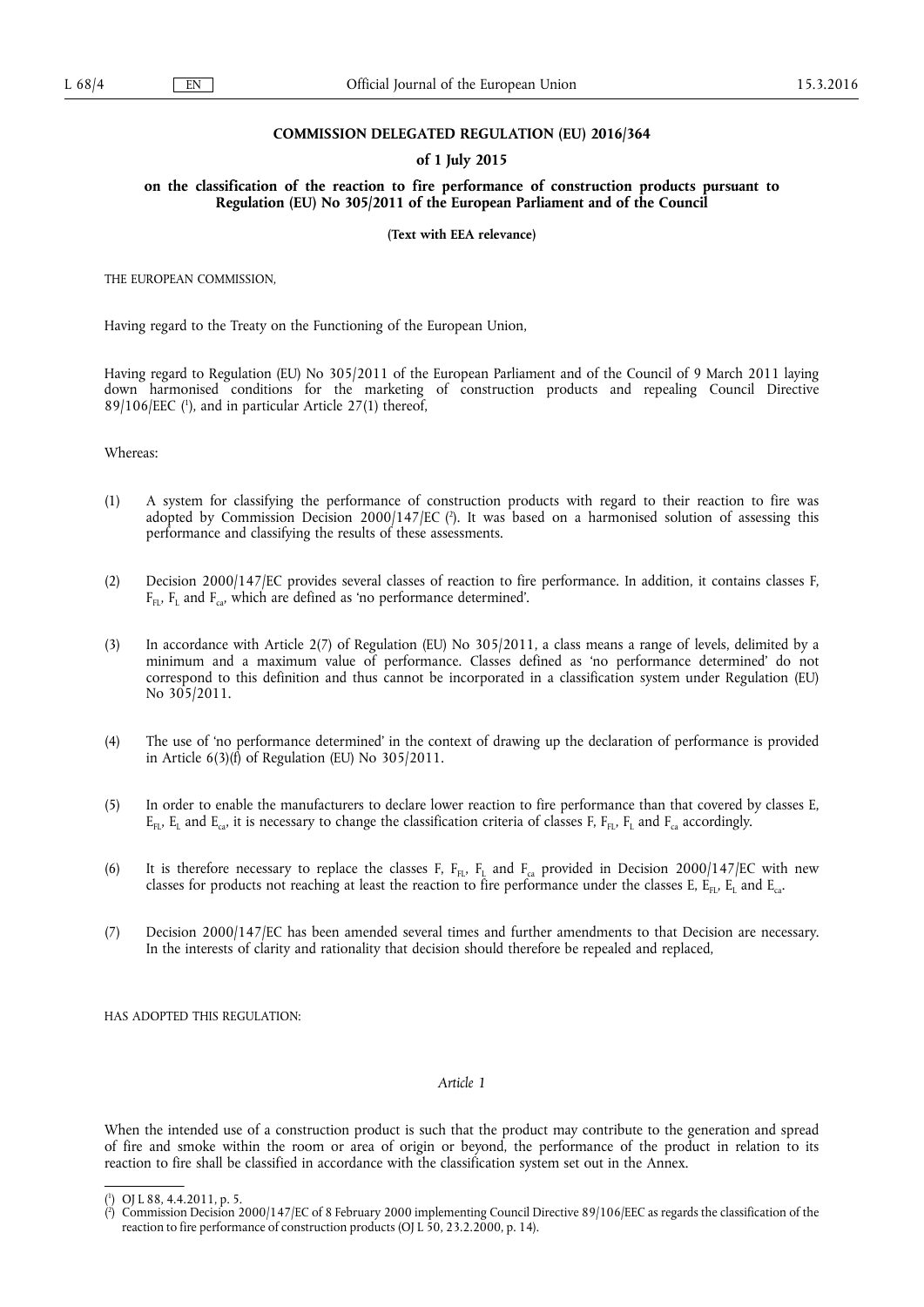*Article 2* 

Decision 2000/147/EC is repealed.

References to the repealed Decision shall be construed as references to this Regulation.

*Article 3* 

This Regulation shall enter into force on the twentieth day following that of its publication in the *Official Journal of the European Union*.

This Regulation shall be binding in its entirety and directly applicable in all Member States.

Done at Brussels, 1 July 2015.

*For the Commission The President*  Jean-Claude JUNCKER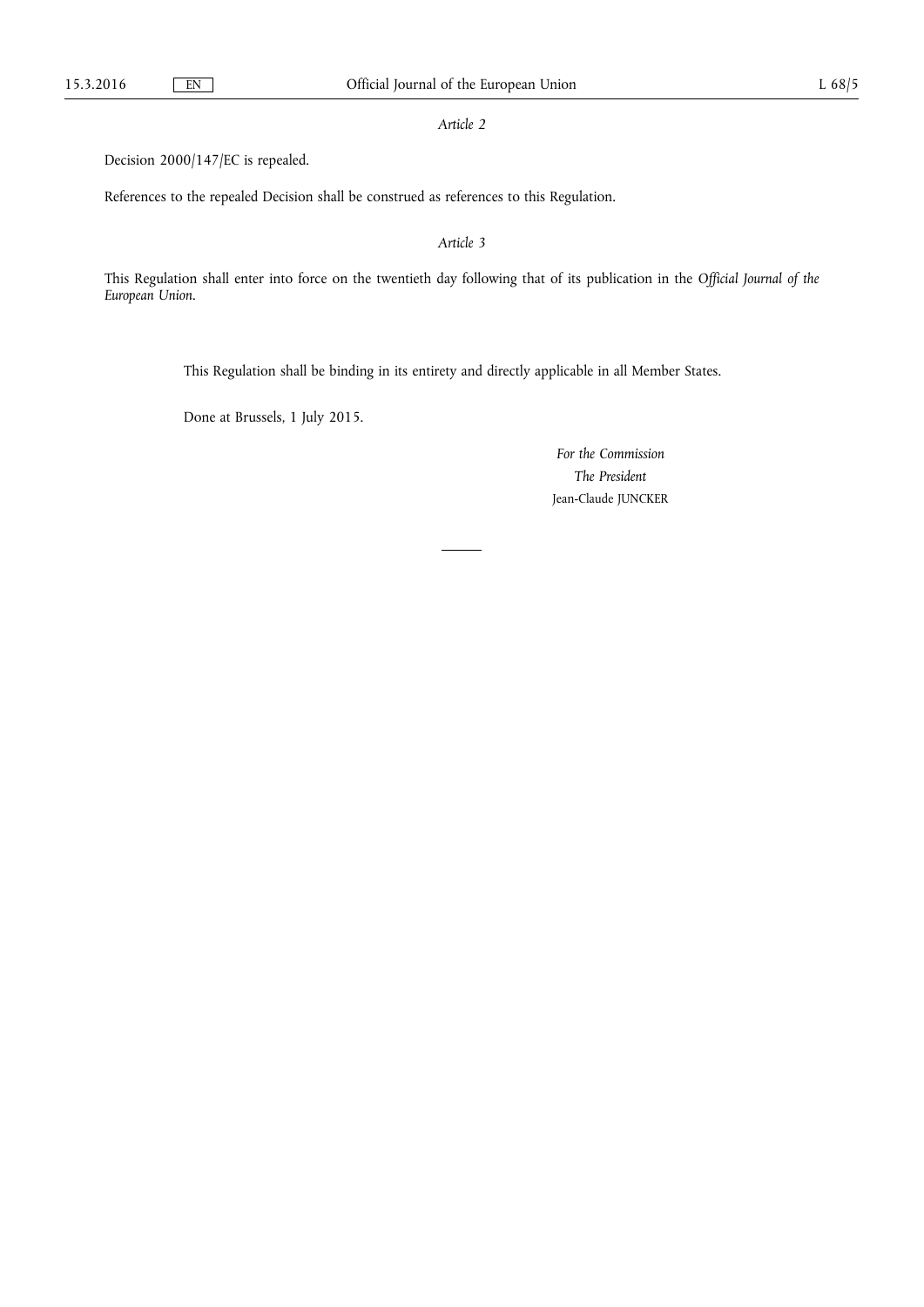### *ANNEX*

## **Classes of reaction to fire performance**

- 1.1. For the purposes of Tables 1 to 4 the following symbols ( 1 ) apply:
	- (1) 'ΔΤ' temperature rise;
	- (2) 'Δm' mass loss;
	- (3) ' $t_f'$  duration of flaming;
	- (4) 'PCS' gross calorific potential;
	- (5) 'LFS' lateral flame spread;
	- (6) 'SMOGRA' smoke growth rate.
- 1.2. For the purposes of Tables 1, 2 and 3 the following symbols ( 1 ) apply:
	- (1) 'FIGRA' fire growth rate;
	- (2) 'THR' total heat release;
	- (3) 'TSP' total smoke production;
	- (4) 'Fs' flame spread.
- 1.3. For the purposes of Table 4 the following symbols and test parameters apply:
	- (1) 'HRR<sub>sm30</sub>, kW'  $-$  heat release rate averaged by a 30-s sliding average;
	- (2) 'SPR<sub>sm60</sub>,  $m^2/s'$  smoke production rate averaged by a 60-s sliding average;
	- (3) 'Peak HRR, kW' maximum of  $HRR_{sm30}$  between test start and end of test, excluded contribution from ignition source;
	- (4) 'Peak SPR,  $m^2/s'$  maximum of SPR<sub>sm60</sub> between test start and end of test;
	- (5) 'THR<sub>1200</sub>, MJ' total heat release (HRR<sub>sm30</sub>) from test start until end of test, excluded contribution from ignition source;
	- (6) 'TSP<sub>1200</sub>, m<sup>2</sup>' total smoke production (HRR<sub>sm60</sub>) from test start until end of test;
	- (7) 'FIGRA,  $W/s'$  fire growth rate index defined as the highest value of the quotient between  $HRR_{sm30}$  excluding the contribution of ignition source and time. Threshold values  $HRR_{cm30} = 3$  kW and THR = 0,4 MJ;
	- (8) 'FS' flame spread (damaged length);
	- (9)  $H'$  flame spread.
- 2. For the purposes of Tables 1 to 4 the following definitions apply:
	- (1) 'material' means a single basic substance or uniformly dispersed mixture of substances;
	- (2) 'homogeneous product' means a product consisting of a single material, having uniform density and composition throughout the product;
	- (3) 'non-homogeneous product' means a product that does not satisfy the requirements of a homogeneous product and that is composed of one or more components, substantial and/or non-substantial;

<sup>(</sup> 1 ) The characteristics are defined with respect to the appropriate test method.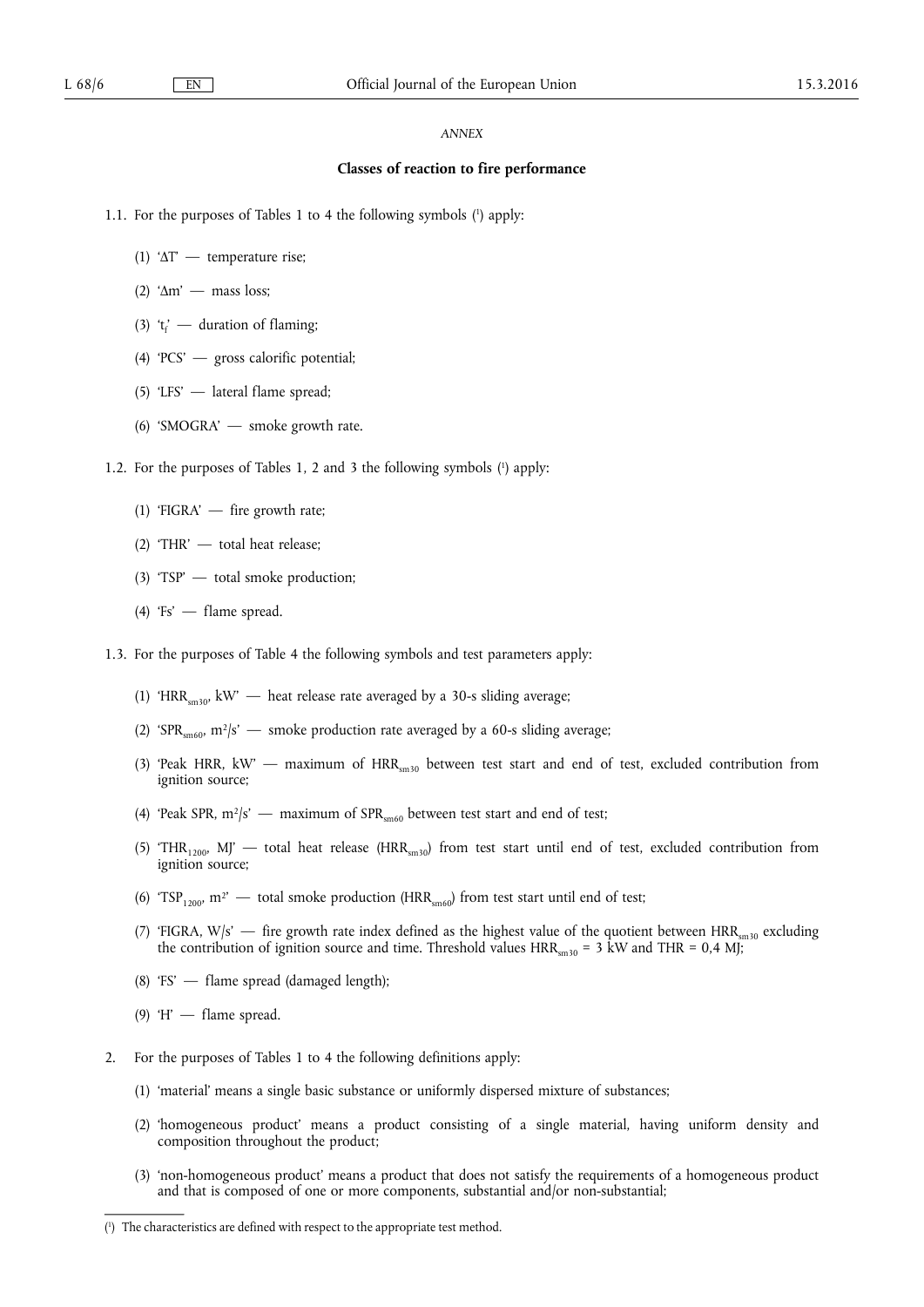- (4) 'substantial component' means a material that constitutes a significant part of a non-homogeneous product; a layer with a mass per unit area  $\geq 1.0 \text{ kg/m}^2$  or a thickness  $\geq 1.0 \text{ mm}$  is considered to be a substantial component;
- (5) 'non-substantial component' means a material that does not constitute a significant part of a non-homogeneous product; a layer with a mass per unit area < 1,0 kg/m<sup>2</sup> and a thickness < 1,0 mm is considered to be a nonsubstantial component;
- (6) 'internal non-substantial component' means a non-substantial component that is covered on both sides by at least one substantial component;
- (7) 'external non-substantial component' means a non-substantial component that is not covered on one side by a substantial component.

Two or more non-substantial layers that are adjacent to each other, where there are no substantial components in between the layers, shall be considered as one non-substantial component and shall, therefore, be classified in accordance with the criteria for a layer that is a non-substantial component.

## *Table 1*

## **Classes of reaction to fire performance for construction products excluding floorings, linear pipe thermal insulation products, and electric cables**

| Class    | Test method(s)                           | Classification criteria                                                                                                                                                                    | Additional classification                                   |
|----------|------------------------------------------|--------------------------------------------------------------------------------------------------------------------------------------------------------------------------------------------|-------------------------------------------------------------|
| A1       | EN ISO 1182 (1);<br>and                  | $\Delta T \leq 30$ °C; and<br>$\Delta m \le 50$ %; and<br>$t_f = 0$ (i.e. no sustained flaming)                                                                                            |                                                             |
|          | EN ISO 1716                              | PCS $\leq$ 2,0 MJkg <sup>-1</sup> (1); and<br>PCS $\leq$ 2,0 MJkg <sup>-1</sup> (2)(2a); and<br>PCS $\leq$ 1,4 MJm <sup>-2</sup> (3); and<br>$PCS \le 2.0$ MJkg <sup>-1</sup> (4)          |                                                             |
| A2       | EN ISO 1182 (1);<br>or                   | $\Delta T \le 50$ °C; and<br>$\Delta m \le 50$ %; and<br>$t_f \leq 20 s$                                                                                                                   |                                                             |
|          | EN ISO 1716;<br>and                      | PCS $\leq$ 3,0 MJkg <sup>-1</sup> ( <sup>1</sup> ); and<br>PCS $\leq$ 4,0 MJm <sup>-2</sup> (2); and<br>PCS $\leq$ 4,0 MJm <sup>-2</sup> (3); and<br>$PCS \leq 3.0$ MJkg <sup>-1</sup> (4) |                                                             |
|          | EN 13823 (SBI)                           | FIGRA $\leq$ 120 Ws <sup>-1</sup> ; and<br>LFS < edge of specimen; and<br>THR <sub>600s</sub> ≤ 7,5 MJ                                                                                     | Smoke production (5); and<br>Flaming droplets/particles (6) |
| $\bf{B}$ | EN 13823 (SBI);<br>and                   | FIGRA $\leq$ 120 Ws <sup>-1</sup> ; and<br>LFS < edge of specimen; and<br>THR <sub>600s</sub> ≤ 7,5 MJ                                                                                     | Smoke production (5); and<br>Flaming droplets/particles (6) |
|          | EN ISO 11925-2 (8):<br>Exposure = $30 s$ | $Fs \leq 150$ mm within 60 s                                                                                                                                                               |                                                             |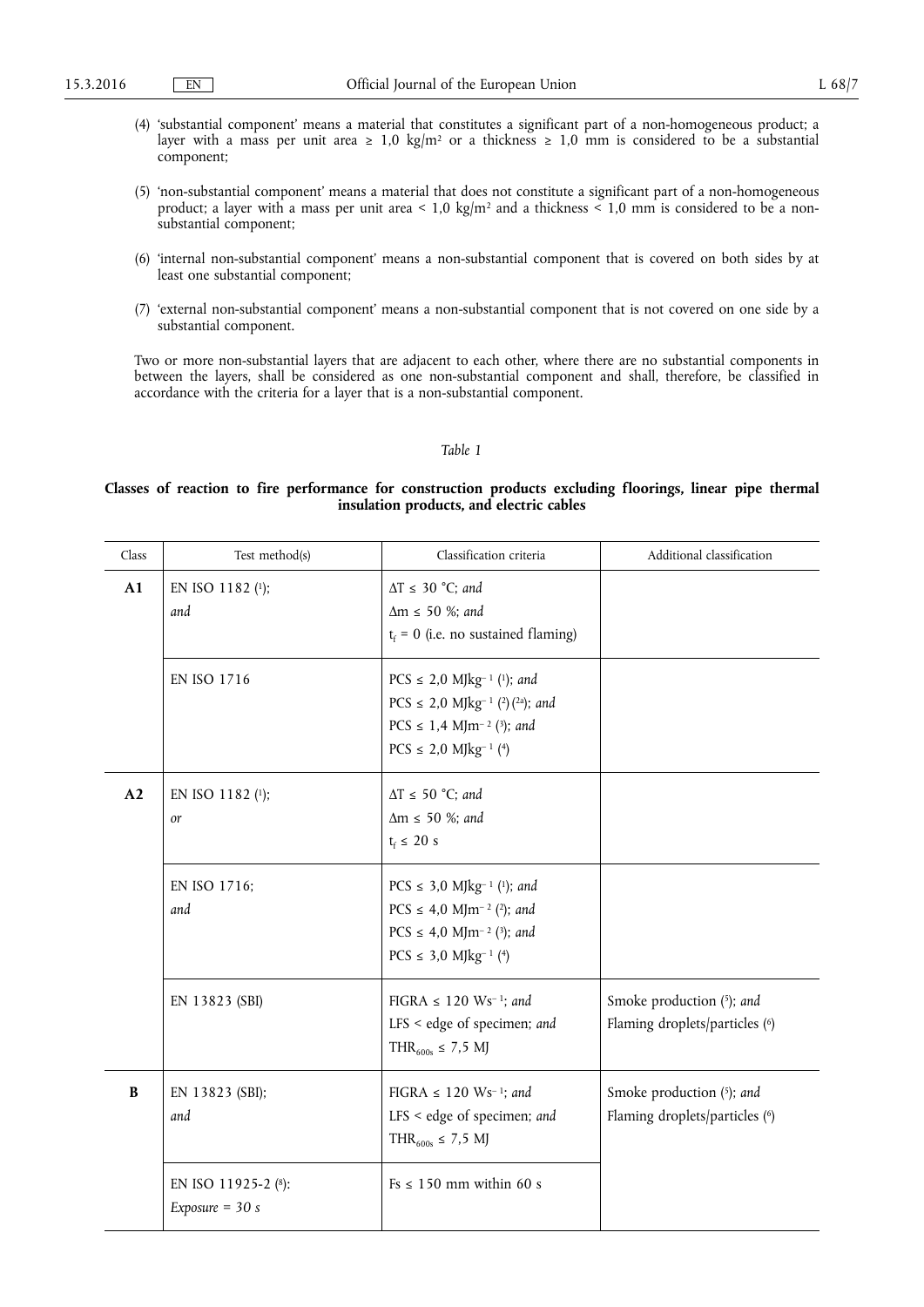| Class      | Test method(s)                              | Classification criteria                                                                                      | Additional classification                                      |
|------------|---------------------------------------------|--------------------------------------------------------------------------------------------------------------|----------------------------------------------------------------|
| $\epsilon$ | EN 13823 $(SBI);$<br>and                    | FIGRA $\leq$ 250 Ws <sup>-1</sup> ; and<br>$LFS <$ edge of specimen; and<br>THR <sub>600s</sub> $\leq$ 15 MJ | Smoke production $(5)$ ; and<br>Flaming droplets/particles (6) |
|            | EN ISO 11925-2 $(8)$ :<br>Exposure $=$ 30 s | $Fs \le 150$ mm within 60 s                                                                                  |                                                                |
| D          | EN 13823 $(SBI);$<br>and                    | FIGRA $\leq$ 750 Ws <sup>-1</sup>                                                                            | Smoke production $(5)$ ; and<br>Flaming droplets/particles (6) |
|            | EN ISO 11925-2 (8):<br>Exposure $=$ 30 s    | $Fs \leq 150$ mm within 60 s                                                                                 |                                                                |
| E          | EN ISO 11925-2 $(8)$ :<br>Exposure $= 15$ s | $Fs \leq 150$ mm within 20 s                                                                                 | Flaming droplets/particles (7)                                 |
| F          | EN ISO 11925-2 $(8)$ :<br>Exposure $= 15$ s | $Fs > 150$ mm within 20 s                                                                                    |                                                                |

( 1) For homogeneous products and substantial components of non-homogeneous products.

( 2) For any external non-substantial component of non-homogeneous products.

(<sup>2a</sup>) Alternatively, any external non-substantial component having a PCS  $\leq$  2,0 MJm<sup>-2</sup>, provided that the product satisfies the following criteria of EN 13823(SBI): FIGRA  $\leq$  20 Ws<sup>-1</sup>; and LFS < edge of specimen; and THR<sub>600s</sub>  $\leq$  4,0 MJ; and s1; and d0.

 $(3)$ For any internal non-substantial component of non-homogeneous products.

( 4) For the product as a whole.

 $(5)$  **s1** = SMOGRA  $\leq 30m^2s^{-2}$  *and*  $TSP_{600s} \leq 50m^2$ ; **s2** = SMOGRA  $\leq 180m^2s^{-2}$  *and*  $TSP_{600s} \leq 200m^2$ ; **s3** = not s1 or s2.

( 6) **d0** = No flaming droplets/particles in EN 13823 (SBI) within 600s; **d1** = No flaming droplets/particles persisting longer than 10s in EN 13823 (SBI) within 600s; **d2** = not d0 or d1; Ignition of the paper in EN ISO 11925-2 results in a d2 classification.

( 7) No ignition of the paper = no additional classification; Ignition of the paper = **d2** classification.

( 8) Under conditions of surface flame attack and, if appropriate to the intended use of the product, edge flame attack.

| Class     | Test method(s)                | Classification criteria                                                                                                                                                                    | Additional classification |
|-----------|-------------------------------|--------------------------------------------------------------------------------------------------------------------------------------------------------------------------------------------|---------------------------|
| $A1_{FL}$ | EN ISO 1182 (1);<br>and       | $\Delta T \leq 30$ °C; and<br>$\Delta m \le 50$ %; and<br>$t_f = 0$ (i.e. no sustained flaming)                                                                                            |                           |
|           | <b>EN ISO 1716</b>            | PCS $\leq$ 2,0 MJkg <sup>-1</sup> (1); and<br>PCS $\leq$ 2,0 MJkg <sup>-1</sup> (2); and<br>PCS $\leq$ 1,4 MJm <sup>-2</sup> ( <sup>3</sup> ); and<br>$PCS \le 2.0$ MJkg <sup>-1</sup> (4) |                           |
| $A2_{FL}$ | EN ISO 1182 (1);<br><i>or</i> | $\Delta T \le 50$ °C; and<br>$\Delta m \leq 50$ %; and<br>$t_f \leq 20 s$                                                                                                                  |                           |
|           | EN ISO 1716;<br>and           | PCS $\leq$ 3,0 MJkg <sup>-1</sup> (1); and<br>PCS $\leq$ 4,0 MJm <sup>-2</sup> (2); and<br>PCS $\leq$ 4,0 MJm <sup>-2</sup> (3); and<br>$PCS \leq 3.0$ MJkg <sup>-1</sup> (4)              |                           |
|           | EN ISO 9239-1 $(5)$           | Critical flux (6) $\geq$ 8,0 kWm <sup>-2</sup>                                                                                                                                             | Smoke production (7)      |

#### *Table 2*

# **Classes of reaction to fire performance for floorings**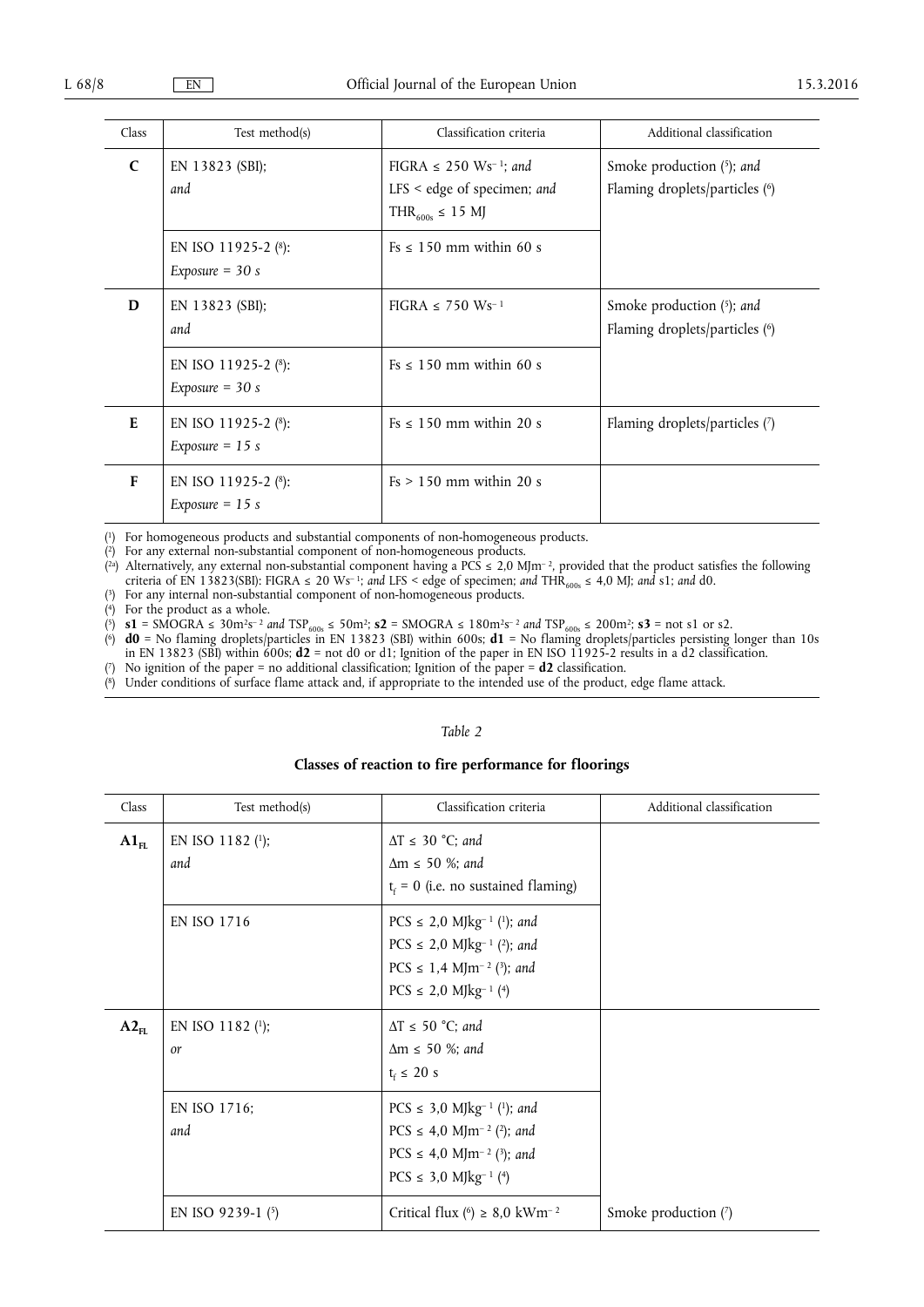| Class    | Test method(s)                           | Classification criteria                        | Additional classification |
|----------|------------------------------------------|------------------------------------------------|---------------------------|
| $B_{FL}$ | EN ISO 9239-1 (5)<br>and                 | Critical flux (6) $\geq$ 8,0 kWm <sup>-2</sup> | Smoke production (7)      |
|          | EN ISO 11925-2 (8):<br>Exposure = $15 s$ | $Fs \leq 150$ mm within 20 s                   |                           |
| $C_{FL}$ | EN ISO 9239-1 (5)<br>and                 | Critical flux (6) $\geq$ 4,5 kWm <sup>-2</sup> | Smoke production (7)      |
|          | EN ISO 11925-2 (8):<br>Exposure = $15 s$ | $Fs \leq 150$ mm within 20 s                   |                           |
| $D_{FL}$ | EN ISO 9239-1 (5)<br>and                 | Critical flux (6) $\geq$ 3,0 kWm <sup>-2</sup> | Smoke production (7)      |
|          | EN ISO 11925-2 (8):<br>Exposure $= 15$ s | $Fs \leq 150$ mm within 20 s                   |                           |
| $E_{FL}$ | EN ISO 11925-2 (8):<br>Exposure = $15 s$ | $Fs \leq 150$ mm within 20 s                   |                           |
| $F_{FL}$ | EN ISO 11925-2 (8):<br>Exposure = $15 s$ | $Fs > 150$ mm within 20 s                      |                           |

( 1) For homogeneous products and substantial components of non-homogeneous products.

( 2) For any external non-substantial component of non-homogeneous products.

( 3) For any internal non-substantial component of non-homogeneous products.

( 4) For the product as a whole.

( 5) Test duration = 30 minutes.

 $<sup>(6)</sup>$ </sup> 6) Critical flux is defined as the radiant flux at which the flame extinguishes or the radiant flux after a test period of 30 minutes, whichever is the lower (i.e. the flux corresponding with the furthest extent of spread of flame).

 $(7)$  $s1$  = Smoke ≤ 750 %.min;  $s2$  = not s1.

( 8) Under conditions of surface flame attack and, if appropriate to the intended use of the product, edge flame attack.

## *Table 3*

# **Classes of reaction to fire performance for linear pipe insulation products**

| Class  | Test method(s)             | Classification criteria                                                                                                                                                                                 | Additional classification |
|--------|----------------------------|---------------------------------------------------------------------------------------------------------------------------------------------------------------------------------------------------------|---------------------------|
| $A1_L$ | EN ISO 1182 $(1)$ ;<br>and | $\Delta T \leq 30$ °C; and<br>$\Delta m \leq 50$ %; and<br>$t_f = 0$ (i.e. no sustained flaming)                                                                                                        |                           |
|        | EN ISO 1716                | PCS $\leq$ 2,0 MJkg <sup>-1</sup> ( <sup>1</sup> ); and<br>PCS $\leq$ 2,0 MJkg <sup>-1</sup> (2); and<br>PCS $\leq$ 1,4 MJm <sup>-2</sup> ( <sup>3</sup> ); and<br>$PCS \le 2.0$ MJkg <sup>-1</sup> (4) |                           |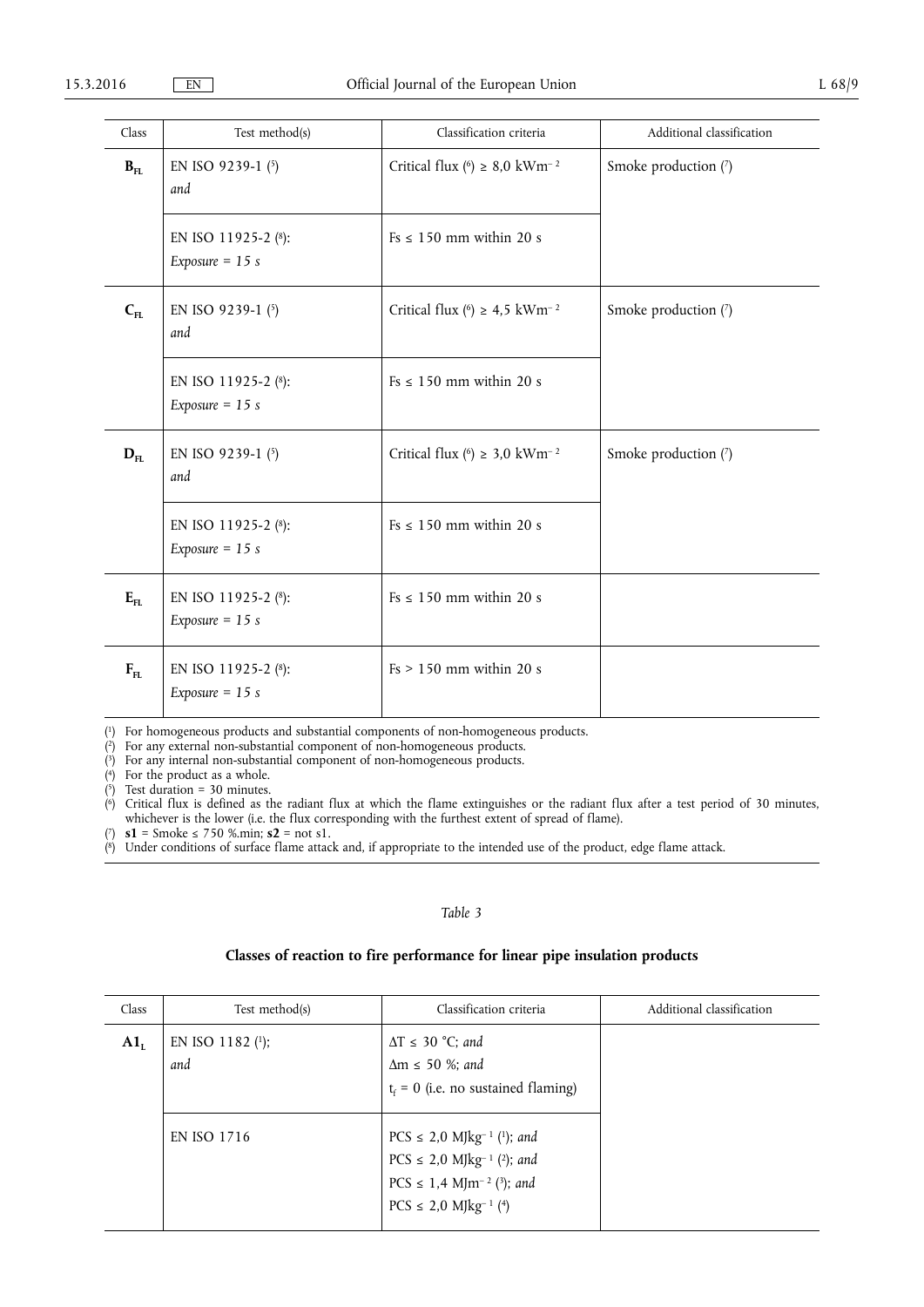| Class          | Test method(s)                           | Classification criteria                                                                                                                                                                    | Additional classification                                   |
|----------------|------------------------------------------|--------------------------------------------------------------------------------------------------------------------------------------------------------------------------------------------|-------------------------------------------------------------|
| $A2_L$         | EN ISO 1182 (1);<br>or                   | $\Delta T \le 50$ °C; and<br>$\Delta m \le 50$ %; and $t_f \le 20$ s                                                                                                                       |                                                             |
|                | EN ISO 1716;<br>and                      | PCS $\leq$ 3,0 MJkg <sup>-1</sup> ( <sup>1</sup> ); and<br>PCS $\leq$ 4,0 MJm <sup>-2</sup> (2); and<br>PCS $\leq$ 4,0 MJm <sup>-2</sup> (3); and<br>$PCS \leq 3.0$ MJkg <sup>-1</sup> (4) |                                                             |
|                | EN 13823 (SBI)                           | FIGRA $\leq$ 270 Ws <sup>-1</sup> ; and<br>LFS < edge of specimen; and<br>THR <sub>600s</sub> ≤ 7,5 MJ                                                                                     | Smoke production (5); and<br>Flaming droplets/particles (6) |
| B <sub>L</sub> | EN 13823 (SBI);<br>and                   | FIGRA $\leq$ 270 Ws <sup>-1</sup> ; and<br>LFS < edge of specimen; and<br>THR <sub>600s</sub> ≤ 7,5 MJ                                                                                     | Smoke production (5); and<br>Flaming droplets/particles (6) |
|                | EN ISO 11925-2 (8):<br>Exposure = $30 s$ | $Fs \leq 150$ mm within 60 s                                                                                                                                                               |                                                             |
| $C_{L}$        | EN 13823 (SBI);<br>and                   | FIGRA $\leq$ 460 Ws <sup>-1</sup> ; and<br>LFS < edge of specimen; and<br>THR <sub>600s</sub> $\leq$ 15 MJ                                                                                 | Smoke production (5); and<br>Flaming droplets/particles (6) |
|                | EN ISO 11925-2 (8):<br>Exposure = $30 s$ | $Fs \leq 150$ mm within 60 s                                                                                                                                                               |                                                             |
| $D_{L}$        | EN 13823 (SBI);<br>and                   | $FIGRA \leq 2$ 100 Ws <sup>-1</sup><br>THR <sub>600s</sub> $\leq 100$ MJ                                                                                                                   | Smoke production (5); and<br>Flaming droplets/particles (6) |
|                | EN ISO 11925-2 (8):<br>Exposure = $30 s$ | $Fs \leq 150$ mm within 60 s                                                                                                                                                               |                                                             |
| $E_L$          | EN ISO 11925-2 (8):<br>Exposure = $15 s$ | $Fs \leq 150$ mm within 20 s                                                                                                                                                               | Flaming droplets/particles (7)                              |
| $F_L$          | EN ISO 11925-2 (8):<br>Exposure = $15 s$ | $Fs > 150mm$ within 20 s                                                                                                                                                                   |                                                             |

 $(1)$ For homogeneous products and substantial components of non-homogeneous products.

- $\chi^2$ 2) For any external non-substantial component of non-homogeneous products.
- ( 3) For any internal non-substantial component of non-homogeneous products.
- ( 4) For the product as a whole.

- ( 6) **d0** = No flaming droplets/particles in EN13823 (SBI) within 600s; **d1** = No flaming droplets/particles persisting longer than 10s in EN13823 (SBI) within 600s; **d2** = not d0 or d1; Ignition of the paper in EN ISO 11925-2 results in a d2 classification.
- ( 7) No ignition of the paper = no additional classification; Ignition of the paper = **d2** classification.
- ( 8) Under conditions of surface flame attack and, if appropriate to the intended use of the product, edge flame attack.

<sup>(5)</sup> **s1** = SMOGRA ≤ 105 m<sup>2</sup>s<sup>-2</sup> *and*  $TSP_{600s}$  ≤ 250 m<sup>2</sup>; **s2** = SMOGRA ≤ 580 m<sup>2</sup>s<sup>-2</sup> *and*  $TSP_{600s}$  ≤ 1 600 m<sup>2</sup>; **s3** = not s1 or s2.